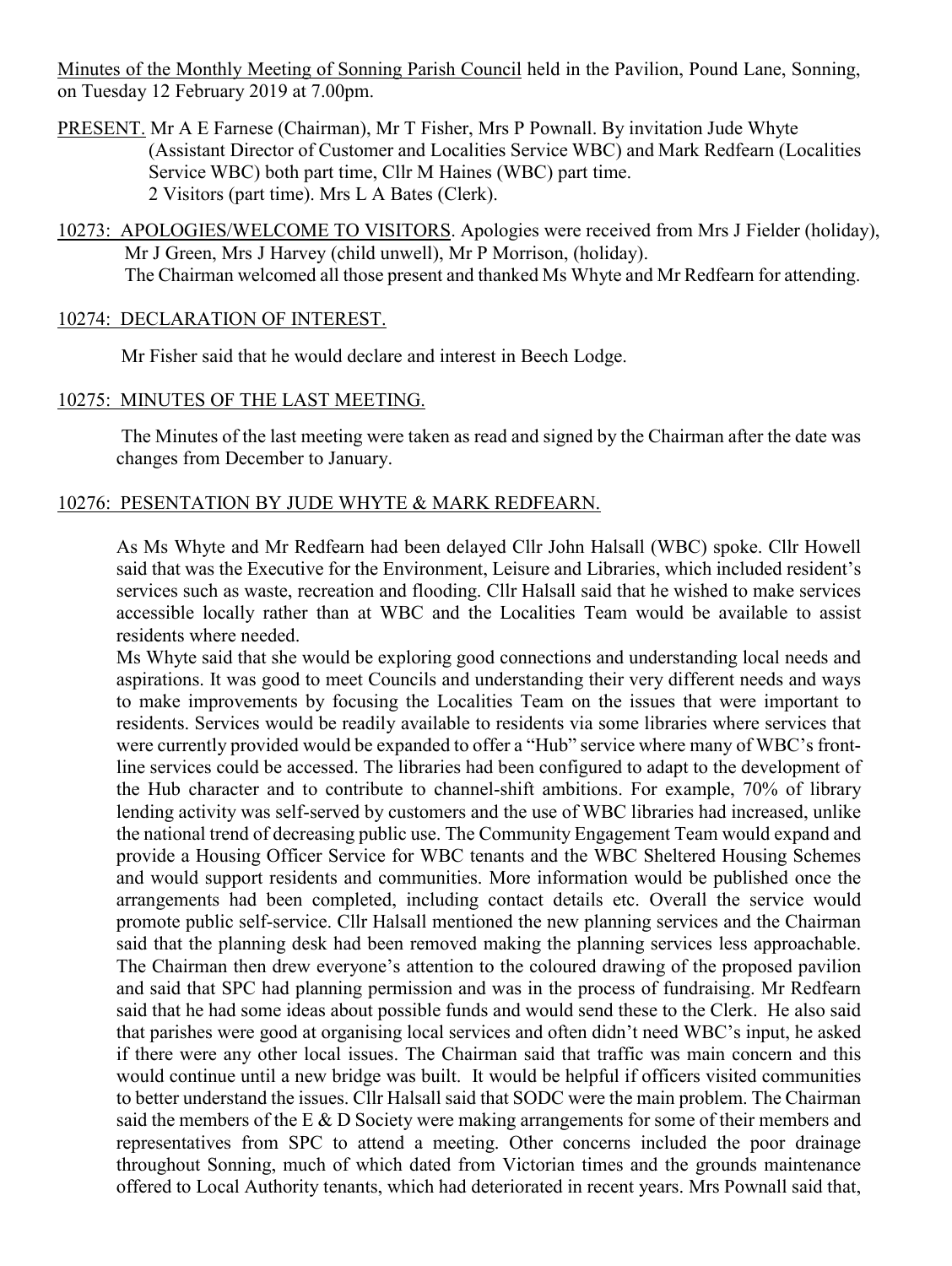# 10276: PESENTATION BY JUDE WHYTE & MARK REDFEARN (Cont'd).

surprisingly, WBC had repaired a pothole in Glebe Lane very quickly. This was an improvement on other, recent, pothole repairs in other parts of the parish. Cllr Halsall said that his department also dealt with drains, travellers and enforcement. Cllr Haines said that there had been some local resistance to proposals to improve traffic in Sonning by closing some roads. He also said that E&D Parish Council in south Oxfordshire were less affected by the traffic as none of their residential roads were subjected to long queues of standing traffic, funding might be found from the EU Fund and much progress had been made when Rob Wilson had been on Reading BC but he had not been re-elected. Mr Redfearn said that Oxfordshire might be more approachable about a new bridge but SODC were not. Cllr Halsall said that WBC would look at a plan that had the majority of residents supporting it. There being no other questions the Chairman thanked Ms Whyte and Mr Redfearn and said that he would like to see them again and they took their leave at 7.45pm.

# 10277: CORRESPONDENCE

Local Election 2 May. There would be a briefing session on 18 march at &.00pm. The Chairman and Clerk would attend.

Request for link from SPC website to WBC My Journey website. This was agreed.

WBC Community Conference 1 April. The Chairman and Mr Fisher would attend.

WBC Highway Alliance 18 March 7.00pm. Mr Fisher would attend this.

Conservation Officer. Giles Stephens had resigned his position at WBC to take up a similar post closer to his home. WBC were interviewing potential replacements.

Tree Work Thames Street 18/02/19 to 21/02/19. Notice had been given of this.

SLTC Sinking Fund. A request to reduce the 2019/20 contribution had been received as the fund was adequate. A similar request to not pay into the fund had been agreed several years previously on the proviso that any shortfall in the cost of resurfacing the tennis courts should be met by SLTC. It was agreed to allow the request for either a nil contribution or any other amount of SLTC's choice with the same proviso attached.

Request for Speed Indicator in Sonning Lane. The Society had made this request and the Clerk had informed them that moving the mobile SID to Sonning Lane was on the proposed list.

WBC Mayors Ball 9 March. The Mayors Charity for 2019 was Me3 and proceeds from the Ball were to go to this Charity. Tickets were available at £60 per head.

New Food Waste Service Update 21 Feb 6-7pm and 14 March 5-6pm. The Chairman agreed to attend this on 14 March.

Road Hump in Charvil lane. The Society had written to WBC asking for a new Road hump due to the additional traffic onto Charvil Lane from the new August Field development. Litter Pick 24 March. Mrs Fielder was arranging this.

# 10278: PLANNING.

**Report**. The Chairman said that, surprisingly, Cedar Cottage Thames Street (181196) had been approved. The following had also been approved: The Old School House (183210 &183211): 24 Sonning Meadows (181936): Acre Field (183160): Ranmoore (183319). York Cottage (183224 & 183227): Saxon House (183166): 12 Glebe Lane (190030).

**Local Plan Update**. The Council's comments had been submitted to WBC.

**The following applications were on going**)**:** The Great House (172697): The Atrium (180770): The Atrium (180857): August Field (181082): The Great House (181058): Home Park Farm House (181161): Star Court (182612): Land to the Rear of The Lawns, Mustard Lane (182797): Saxon House (183166). Charfield Cottage (183476): Sonning Dene (190186). Householder application for the proposed erection of a single rear extension also a single side extension to form porch with two roof-lights and changes to fenestration following removal of chimney and changes to roof. Additional copper standing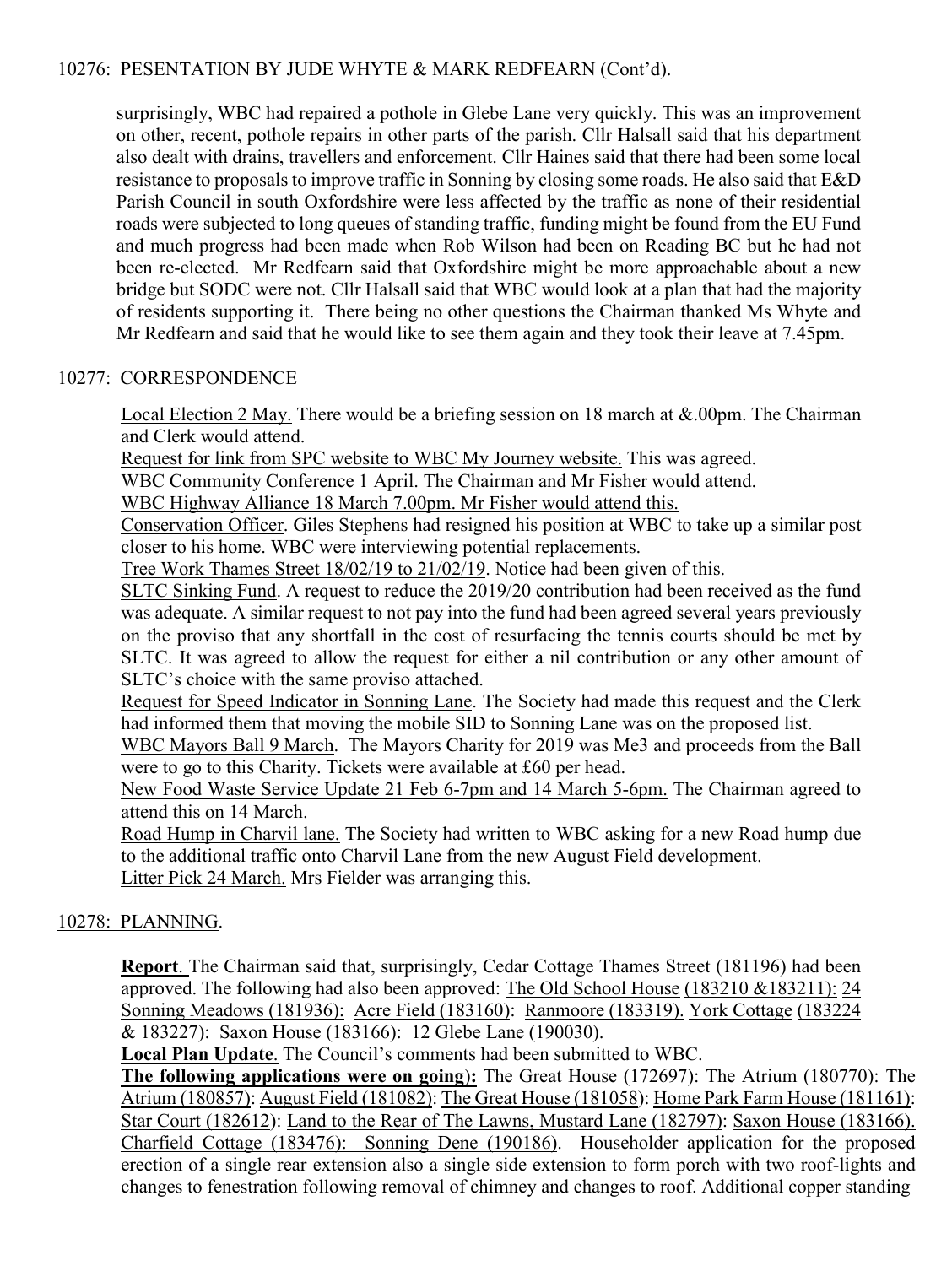# 10278: PLANNING (Cont'd).

to existing dormer re-pitching of roof over existing rear projection. Replacement of existing masonry wall to the front to include timber access gates. 28/02/19

#### **The following applications had been approved**: See above

**The following applications had been refused.** No applications had been refused.

**The following new applications had been received.** 2 South Drive (190281). Householder application for the proposed erection of a two storey front/side and rear extensions to dwelling following demolition. 18/03/19: 21 West Drive (190228). Application to vary condition 2 of the planning consent 152218 dated16/11/15 for the erection of 1no dwelling and demolition of existing. Condition 2 relates to approved drawings and requests approval of revised drawings Nos. 706/04 rev.D, 05 rev.D and 06 rev.D. 06/03/19

### 10279: QUESTIONS FOR BOROUGH COUNCILLOR

There were no further questions for Cllr. Haines, who took his leave at 8.30pm.

#### 10280: PARISHIONER QUESTIONS.

There were no questions from the public.

### 10281: FINANCE.

- a) Report. The Clerk had prepared a report which was noted.
- b) Payment of Accounts Feb (1-31 Jan 19). The Chairman proposed making the following payments, Mrs Pownall seconded and these were approved unanimously.

| Date     | Chq | Name              | <b>Service item</b> | <b>Gross</b> | VAT   | <b>Net</b> | Committee          | Sub-        |
|----------|-----|-------------------|---------------------|--------------|-------|------------|--------------------|-------------|
|          |     |                   |                     |              |       |            |                    | committee   |
| 06/01/19 | 556 | Brit. Legion      | Donation WW1        | 350.21       | 0.00  | 350.21     | <b>ADMIN</b>       | Other       |
| 02/01/19 | 557 | A E Farnese       | Christmas Drinks    | 18.39        | 0.00  | 18.39      | <b>ADMIN</b>       | Other       |
| 06/01/19 | 558 | Tivoli            | Dog Bins Dec        | 156.00       | 26.00 | 130.00     | <b>ENVIRONMENT</b> | Office Rent |
| 06/01/19 | 559 | L A Bates         | Honorarium          | 2636.20      | 0.00  | 2636.20    | <b>CLERK</b>       | Salary      |
| 06/01/19 | 559 | L A Bates         | Telephone           | 40.00        | 0.00  | 40.00      | <b>ADMIN</b>       | Tel. Post   |
| 06/01/19 | 560 | <b>Inland Rev</b> | Tax                 | 163.80       | 0.00  | 163.80     | <b>CLERK</b>       | Tax         |
| 06/01/19 | 560 | <b>Inland Rev</b> | NIC                 | 112.12       | 0.00  | 112.12     | <b>CLERK</b>       | <b>NIC</b>  |
| 10/01/19 | 561 | <b>SMC</b> Lands  | Double gates & fit  | 1100.00      | 0.00  | 1100.00    | <b>ENVIRONMENT</b> | Wharf       |
|          |     |                   | sign Wharf          |              |       |            |                    | M'tnce      |
| 10/01/19 | 562 | <b>SSE</b>        | Repairs 4 lights    | 370.00       | 61.81 | 308.19     | HIGH & LIGHT       | St Light    |
|          |     |                   |                     |              |       |            |                    | Repair      |
|          |     |                   |                     | 4946.72      | 87.81 | 4858.91    |                    |             |

#### **SPC PAYMENT OF ACCOUNTS FEB '19 (1 TO 31 JAN) '19**

#### 10282: HIGHWAYS

School Crossing. Mr Fisher said that he had heard from Sara Allman following SPC's rejecting the WBC proposals to action the Pound Lane scheme for £28,000. Mr Fisher had indicated that SPC would rather upgrade the crossing. Ms Allman had said that highways would need to carry out the survey at a cost of £1,000 and the cost for the scheme might be reduced to £24,000, or less, depending on findings. To upgrade the crossing would be about £15,000 and the speed signs would need to be moved. Ms Allman would also cost a TRO.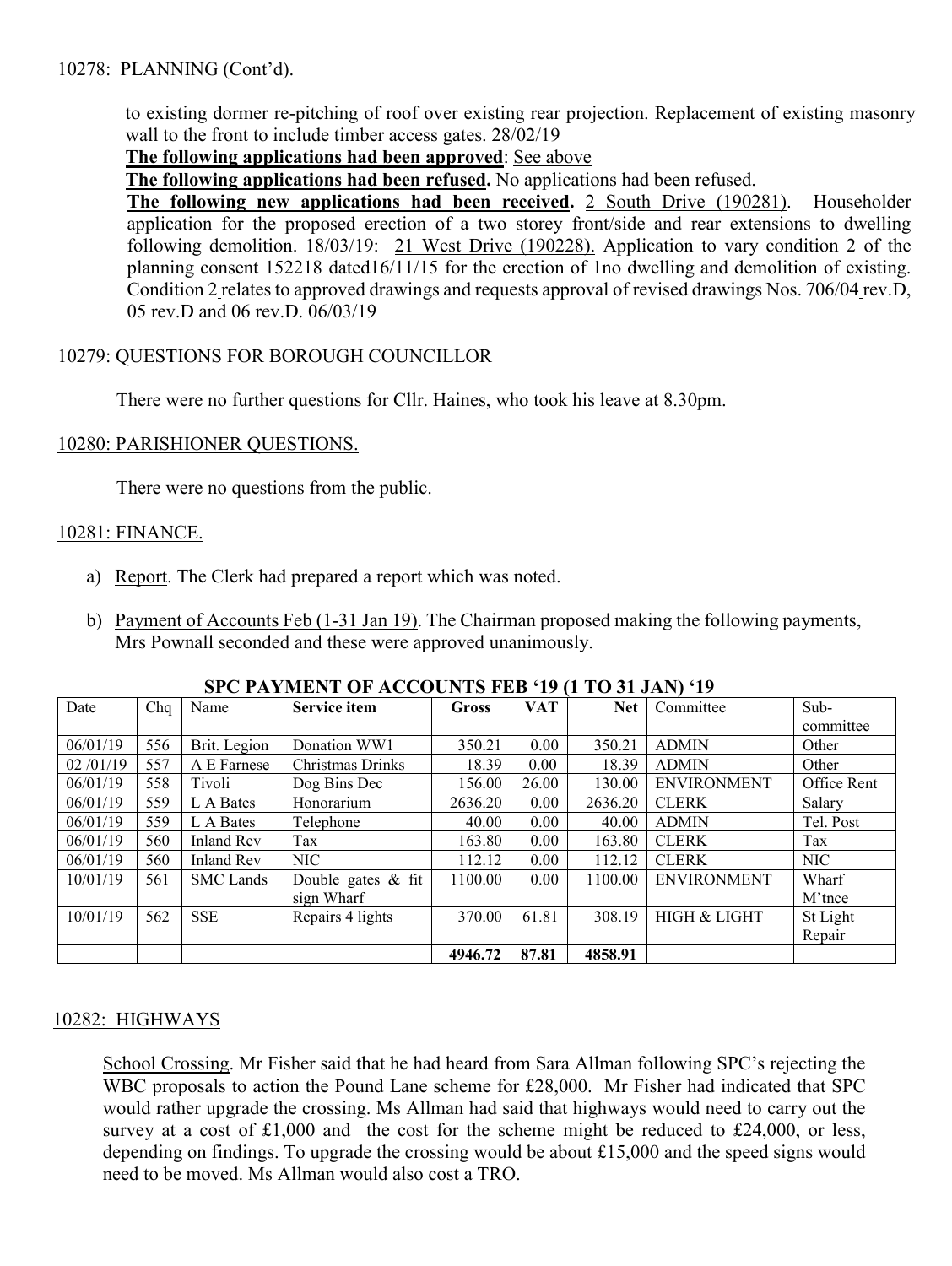# 10282: HIGHWAYS (Cont'd)

Speed Indicator. Mr Fisher said that Mr Runnalls had assisted in the change-over of the SID in Charvil Lane. Mr Fisher had downloaded the information on 24 January. The maximum speed had been 60mph on 21 January at 9pm, and the majority of drivers were travelling at 30mph or lower. In pound lane the average speed had been 23.5, possible due to the queues of standing traffic. Of the 3,800 vehicles, south bound in Pound Lane the average speed had been 21.7.

Speed Lorry Watch. Mr Fisher and his colleague had arranged a date but TV Police were carrying out an update and the machine hadn't been available. They would try again at the end of February. Liguge Way. It was hoped to arrange a meeting with the school to discuss the problems.

### 10283: RECREATION AND ENVIRONMENT W.G.

- a) Field maintenance. Mr Travers wished to clarify the arrangement for the field maintenance. Junior football had created many problems due to the smaller pitches placed all over the field rather than in one place. Over the winter SCC had spent £1500 on maintenance but more grass was needed to improve the outfield. Mr Travers said that the outfield would benefit from being spiked, seeded, scarified and seeded using a spiking machine in the spring. Top dressing would be ideal but not essential. The Clerk would ask Henley Landscapes to quote for this work but would be guided by their advice. Mr Travers said that SCC might be prepared to make a contribution if the quote was more that SPC had budgeted. The Chairman asked Mr Travers if the cricket coaches were DBS checked and Mr Travers confirmed that they were.
- b) Safety Checks. Mrs Pownall had checked the exercise machines.
- c) Pavilion Fund Raising. Mrs Pownall said the Community Asset Scheme offered funds of up to £150,000 and she was completing the forms with information from SCC and the Clerk.
- d) Beech Lodge Licence. Beech Lodge needed had agreed the revisions and the Clerk would arrange for the Licence to be signed.
- e) ROSPA Report. This would be done in the spring.
- f) Recreation Path. The Chairman said that the route would depend on the tree report and would be discussed once this was to hand.
- g) Pagoda Light. The Chairman was arranging this.
- h) Charvil Football Club Property. The Clerk would chase this up.

#### 10284: TECHNICAL SERVICES.

Safety Checks. The Chairman had carried out the safety checks on the Wharf.

Lighting Upgrade. Mr Fisher said that SEC could no longer obtain replacement parts for MBFU or SOX lights and had suggested that they should be replaced. Mr Fisher had asked WBC if they could do this. Ove half of SPC lights had already been changed.

# 10285: CHILD PROTECTION POLICY.

The Clerk understood that it was only necessary to have a Policy if SPC dealt with children direct. As I was the sports clubs had junior members and they had Child protection Policies. However the Clerk had drawn up a draft and it was agreed to adopt this in case SPC needed to deal with children in the future. The Chairman proposed adopting the policy, Mr Fisher seconded and this was unanimously agreed. The Chairman signed the document